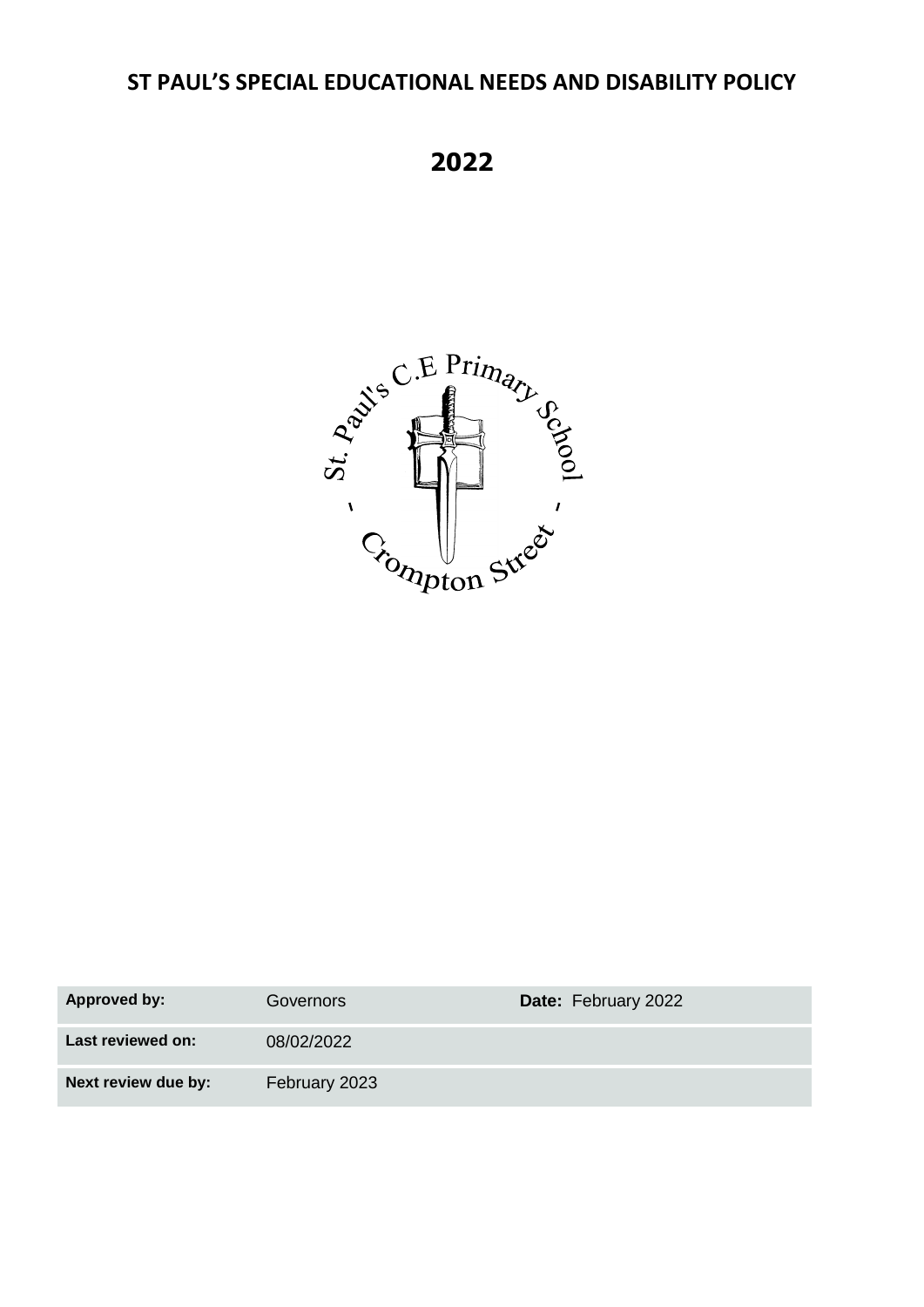# **This policy complies with the statutory requirement laid out in the SEND Code of Practice 0 – 25 (2014).**

## **Mission Statement for Special Educational Needs and Disability.**

We at St. Paul's believe that every child should be given the opportunity to achieve his/her full potential, regardless of any SEND.

Resources will be provided to meet SEND through the school budget and from appropriate support agencies. They will be effectively managed to provide full entitlement to a broad curriculum, including the National Curriculum, taking due regard of the school's Equal Opportunities Policy and the school unique Christian character. It will reflect that 'every child has a fundamental right to education and must be given the opportunity to achieve and maintain an acceptable level of learning'. Every child matters at St. Paul's.

## **Definition of Special Educational Needs and Disability:**

The Special Educational Needs and Disability Code of Practice (0-25years) 2014 states that: 'Children have special educational needs if they have a learning difficulty which calls for special educational provision to be made for him or her.'

Children have a *learning difficulty* if they:

a) have a significantly greater difficulty in learning than the majority of children of the same age; or (b) have a disability which prevents or hinders them from making use of educational facilities of a kind generally provided for children of the same age in schools within the area of the local education authority (c) are under compulsory school age and fall within the definition at (a) or (b) above or would so do if special educational provision was not made for them.

Children must not be regarded as having a learning difficulty solely because the language or form of language of their home is different from the language in which they will be taught.

Many children and young people who have a SEN may have a disability under the Equality Act 2010- that is "a physical or mental impairment which has a long term and substantial adverse effect on their ability to carry out normal day to day activities"

This definition includes children and young people with long term medical conditions such as asthma, diabetes, epilepsy and cancer. Children and young people with such conditions do not necessarily have a SEN but where a child requires special educational provision over and above the adjustments aids and services required by the Equality Act 2010, they will additionally be covered by the SEND definition.

Special educational provision means:

(a) for children of two or over, educational provision which is additional to, or otherwise different from, the educational provision made generally for children of their age in schools maintained by the LEA, other than special schools, in the area

(b) for children under two, educational provision of any kind. **See Section 312, Education Act 1996 At St. Paul's we believe**

At St. Paul's we believe we have a responsibility to meet the needs of those children with SEND within an inclusive environment. The school must ensure that any SEND is:

#### • identified and assessed

• responded to and dealt with appropriately and effectively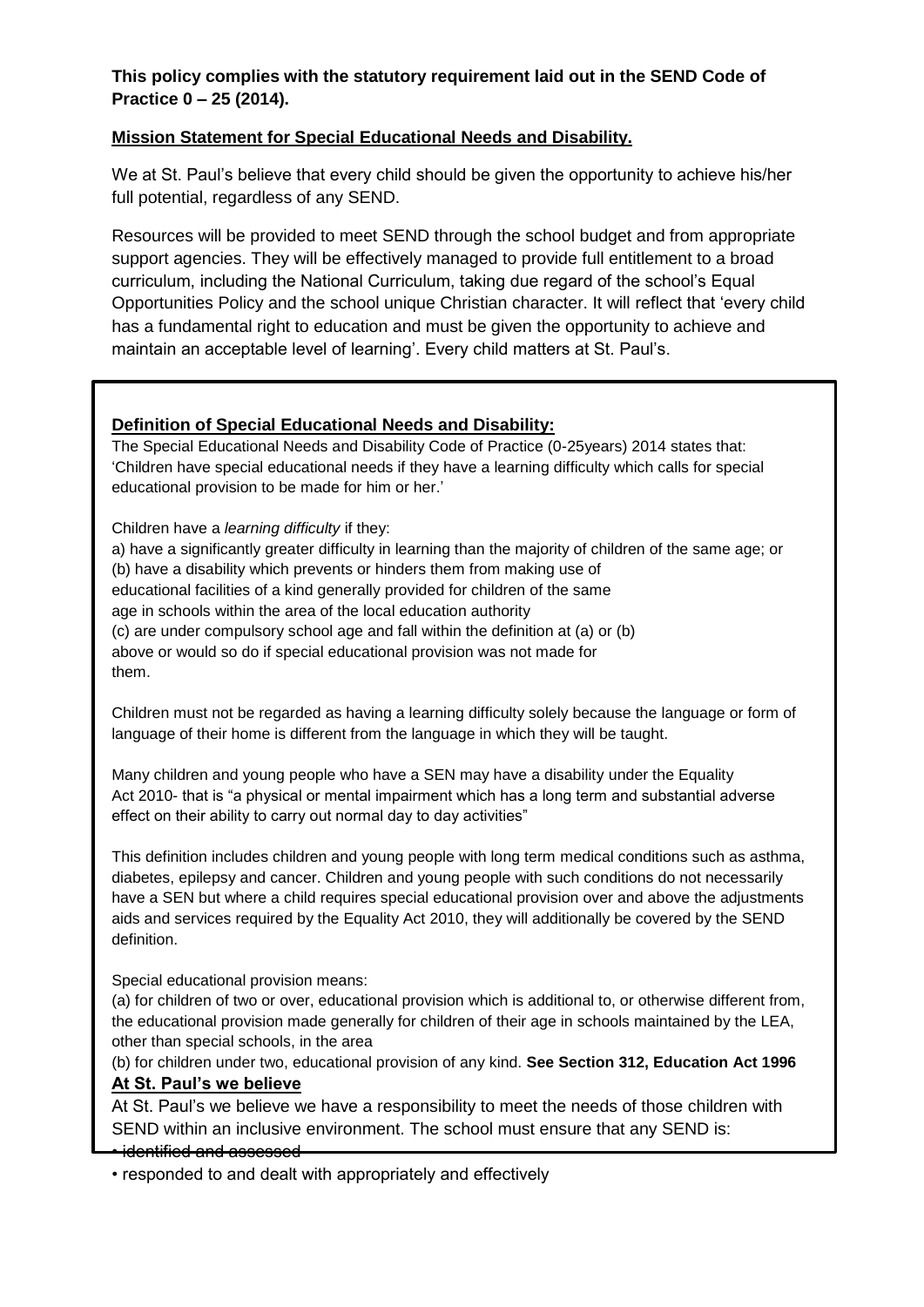• monitored and evaluated

# **Local Offer**

- Our local offer document outlines about how our school supports children (3 11 yrs) with SEND.
- The Local Offer is a statutory document for parents in understanding the range of services and provision available at our school. **(Children and Families Bill 2014)**
- Our Local Offer will be reviewed annually, to ensure that it is as fully up to date as possible. It can be viewed on our school website at [www.stpaulscrompton.org.uk](http://www.stpaulscrompton.org.uk/)

# **Policy**

We ensure a consistent approach to all aspects of SEND with policy evaluation to ensure its effectiveness. The school has a working policy document which includes:

- provision and progress will be monitored and reviewed regularly
- allocation of resources that match defined needs
- all those responsible for/or involved in SEND provision take into account the views of the child
- the school and the parents will work in partnership in identifying and meeting individual needs
- involving the appropriate professionals for all pupils with SEND and implementing effective support
- EHC plans will be reviewed annually in line with regulations
- ensuring access to a broad and balanced curriculum
- appropriate training will be provided for those in the implementation of the policy

The success of the policy will be judged by the extent to which it enables pupils with SEND to make the greatest possible progress in the context of national aims for education. This progress will be measured in English, Mathematics, Communication and Behaviour through:

• their performance monitored by the teacher/head teacher as part of ongoing observation and assessment

- the outcomes from baseline assessment results
- their progress against the English and Mathematics objectives
- their performance against the expected standards within the National Curriculum at the end of a key stage
- standardised screening or assessment tools
- external agency specialists

# **Categories of SEN**

Special Educational Needs are generally thought of in the following four broad areas of need and support:

- Communication and Interaction
- Cognition and Learning
- Social, Emotional and Mental Health
- Sensory and/or Physical needs **(SEN Code of Practice 2014)**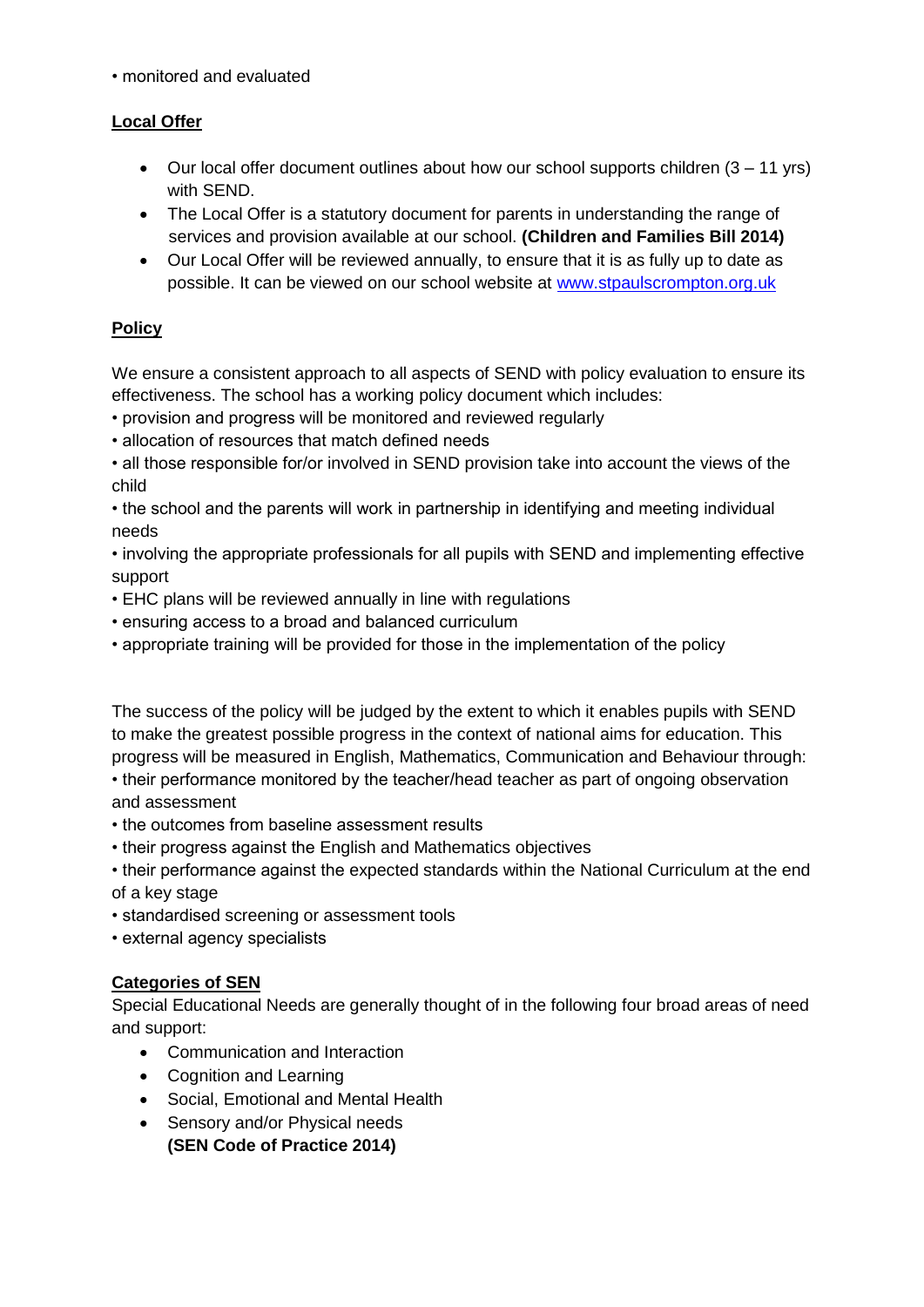# **Roles and Responsibilities**

The Governing body must ensure that:

- any child registered as having SEN/D has the provision entitled to him/her
- all necessary people are informed of the child's needs
- they report annually to parents on the school's policy for children with SEN/D

The SEND Governor is Amy Coleman.

The Head teacher has responsibility for the day to day management of all aspects of schoolwork including provision for SEND. The Head teacher will keep the governing body fully informed and will work closely with the SENDCO's..

The SENDCO's are Collette Marshall (NASENCo) and Natalie Fairhurst

The SENDCO plays a crucial role in the school's SEND provision. This involves working with the Head teacher and Governing Body to determine the strategic development of the policy and other responsibilities include:

- overseeing the day-to-day operation of the policy/provision
- co-ordinating the provision for pupils with SEND
- liaising and professional guidance to fellow teachers
- collaborate with curriculum coordinators
- managing Learning Support Assistants
- overseeing pupil's assessments and records
- liaising with parents
- making a contribution to CPD

• liaising with external agencies, L.A. support services, Health and Social services and voluntary bodies.

#### **Co-ordination provision for SEND**

• In-school provision is organised between teachers and learning support assistants.

• Support from external agencies is discussed regularly between the teachers and learning support staff.

• The SENDCO oversees all of the arrangements and keeps all relevant professionals, parents and pupils informed of all developments

#### **SEND List**

A list of all SEND children is kept in school to show their age, type of difficulty, agencies involved and Intervention Support Band. It must be noted that children may move up or down the list, as appropriate.

#### **SEND Budget**

SEND provision is funded largely from the school's overall budget and is allocated largely on the basis of individual need. Support is graduated according to the needs, priorities and availability of resources. Additional funding is provided annually by the LA on the basis of data submitted to them for their audit of SEND arrangements (PLASC).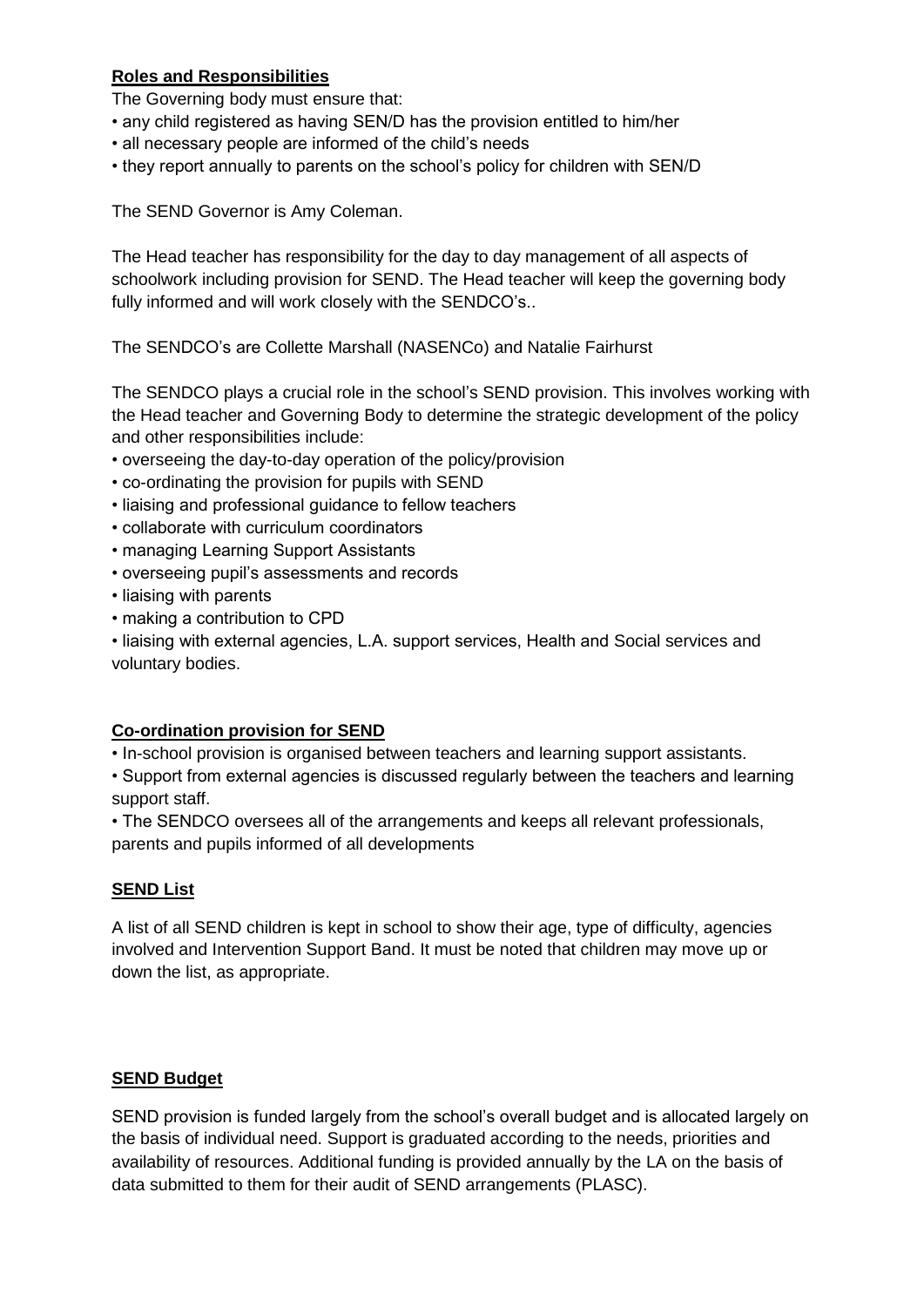# **A Graduated Approach to SEN Support - The range of actions/provision.**

Appropriate arrangements will be determined for each individual pupil but may include one or more of:

- assessment and planning
- grouping for teaching purposes
- human resources
- curriculum and other teaching methods

In line with the 2014 Code of Practice the following graduated response will be made to

pupils who have SEND. Children will be *monitored* at the first sign of concern.

Once the class teacher has identified a child as not making adequate progress and as having difficulties, this is discussed with the SENDCO. The previous class teacher will be an informed source in discussions regarding the child's capabilities. If the difficulty is in a particular curriculum area, the teacher should speak to the teacher with responsibility for that area and discuss planning/resources for this particular difficulty and give guidance. Parents must be informed about the school's concern and a way forward will be discussed. This is the first stage of the SEND procedure and is referred to as **'monitoring'.**

The class teacher will then:

- use existing information as a starting point
- highlight areas of skills to support in class
- use baseline assessment to identify what the child knows, understands and can do
- ensure ongoing observation/assessment provides feedback so assessment forms the
- basis of the next steps
- involve the child

Arrangements will be monitored. The SENDCO and class teacher will regularly discuss the child's progress to determine whether the strategies in place are sufficient. This is the first stage of the SEND procedure. If there is still cause for concern then the child's parents will be contacted again to discuss the situation. The child's progress will be discussed, and a individual target plan will be put in place for the child. The target plan will consist of SMART targets based on the areas of difficulty for the child. This action will then take the child on to the next stage – **Support Intervention Band A.** 

# **Support Intervention Band A**

• Trigger is a concern, underpinned by evidence, that despite differentiation and other

arrangements, the child makes little progress due to underachievement,

sensory/physical or communication/interaction difficulties

• class teacher/SENDCO discuss, look at existing and collect additional information,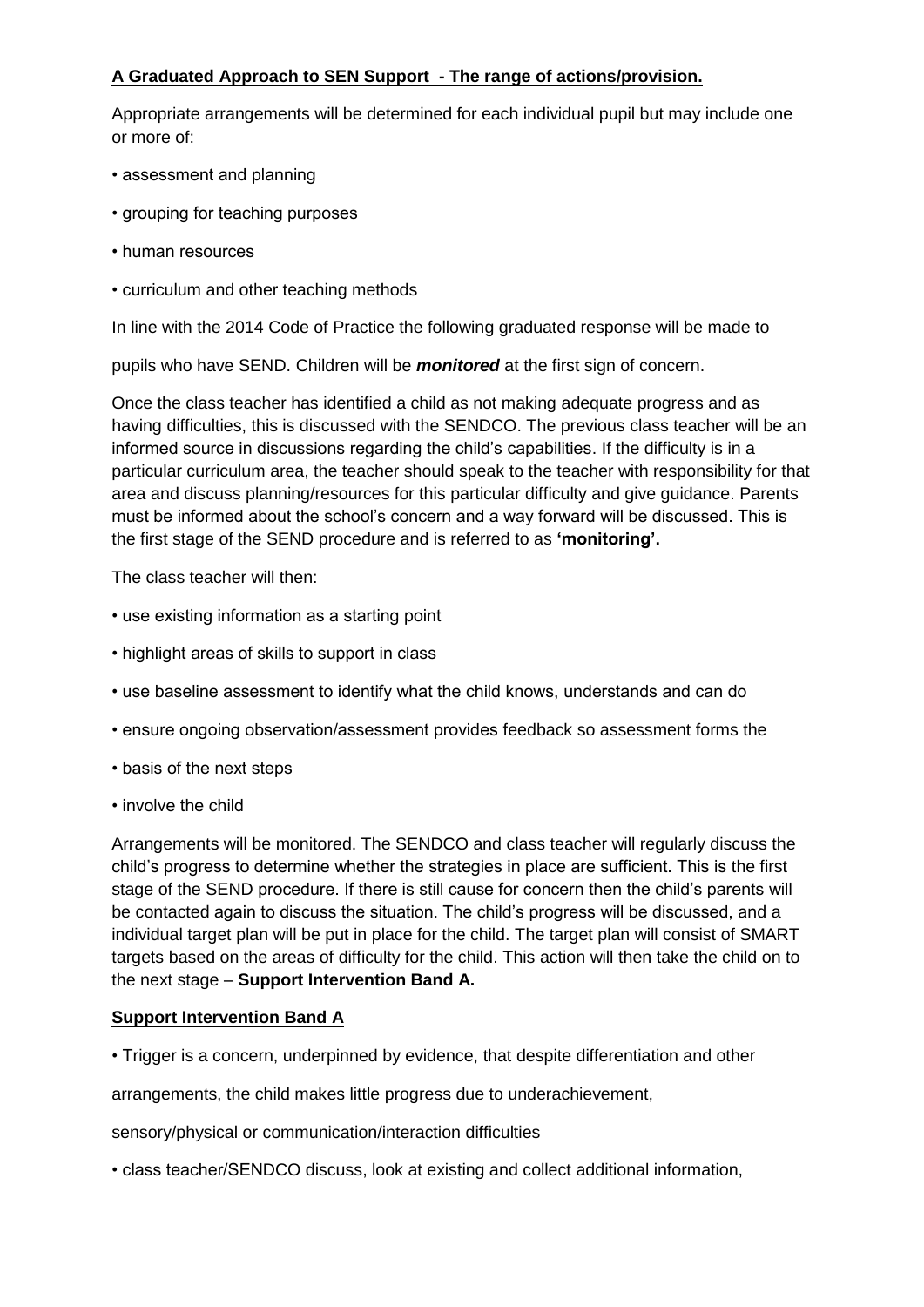• SENDCO takes lead in further assessment and planning future support in conjunction with the class teacher

• Interventions are put in place which include different materials or groupings,

• Individual Target Plans have up to 3 SMART targets, discussed with pupils and parents. Copies are sent home and signed by parents.

• Individual Target Plans record what support/intervention is additional to quality first teaching and will be reviewed termly. Monitoring will be undertaken continuously.

A one page profile will be created in conjunction with the pupil outlining their individual needs, learning style, wishes/hopes for the future etc in order to ensure all staff understand the child's needs.

#### **Support Intervention Band B**

Band B will be considered when:

• Pupils are unable to make appropriate progress despite additional intervention support provided by school at Support Intervention Band A.

•Expert advice is required from **one** external agency (e.g. SALT)

• Individual Target Plan (Individual Target Plan reviewed and new targets created in collaboration with class teacher, SENDCo and **one** external agency)

# **Support Intervention Band C**

Band C will be considered when:

• Pupils are unable to make appropriate progress despite additional intervention support provided by school at Support Intervention Band A.

•A range of expert advice and specialist assessments are required from a variety of external agencies (Educational Psychologist, SALT, Physiotherapist etc)

• Individual Target Plan (Individual Target Plan reviewed and new targets created in collaboration with class teacher, SENDCo and a variety of external agencies. (Educational Psychologist, SALT, Physiotherapist etc)

Children at Band C might require an application for statutory assessment if school/external agencies/parents feel this is necessary. In order to apply for statutory assessment the Educational Psychologist would be involved..

#### **Statutory Assessment**

Where pupils do not make sufficient progress, despite the school making purposeful

and relevant interventions, in this case it may be appropriate to ask the Local Authority

to carry out a statutory assessment of their needs. The LA will seek evidence from the

school that any strategy or programme implemented for the child in question has been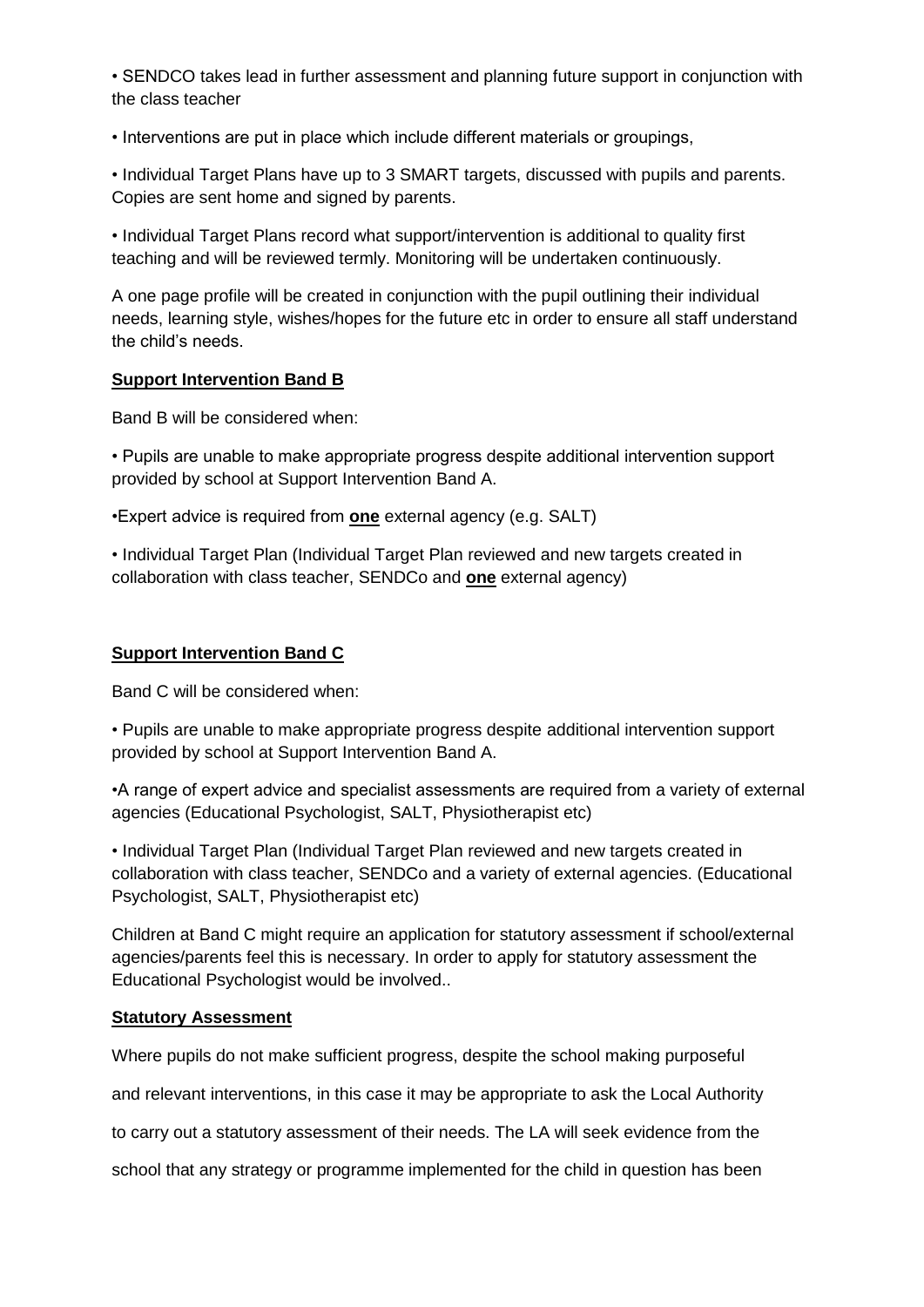continued for a reasonable period of time without success and that alternatives have been tried. The LA will need information about the child's progress over time, and will also need clear documentation in relation to the child's special educational needs and any action taken to deal with those needs, including any resources or special arrangements put in place. In preparing a request the school will involve the parents, pupils and outside agencies and refer to Chapter 9 of the Code of Practice 2014.

# **EHC Plans**

Following statutory assessment, a child can be issued with an Education, Health, Care Plan. EHCPs are based on coordinated assessments from all of the services involved with the child or young person. The plans focus on outcomes and say how services will work together to meet the needs of the child or young person.

# **Personal Budget**

Children with an EHC Plan have an entitlement to a personal budget. This is a sum of money that is allocated to an individual or family to meet their eligible needs and outcomes. It can come from Education, Health Children's Social Care or Adult Social Care. A Personal Budget will only be allowed when a clear and sensible set of outcomes is agreed by the Local Authority.

# **Individual Target Plan**

As indicated above arrangements which are additional to or different from that which is normally available will be recorded on Individual Target Plan. Through the use of Individual Target Plans we aim to:

- raise achievement of pupils with SEND
- develop a working document
- detail provision 'additional to' or 'different from' that generally available for all

#### pupils

- detail targets which are 'extra' or 'different' from those for most pupils
- be comprehensible to all staff and parents
- be distributed to all staff as necessary
- promote effective planning to move learning on
- help pupils monitor their own progress
- result in good planning and intervention by staff
- result in the achievement of specified learning goals for pupils with SEND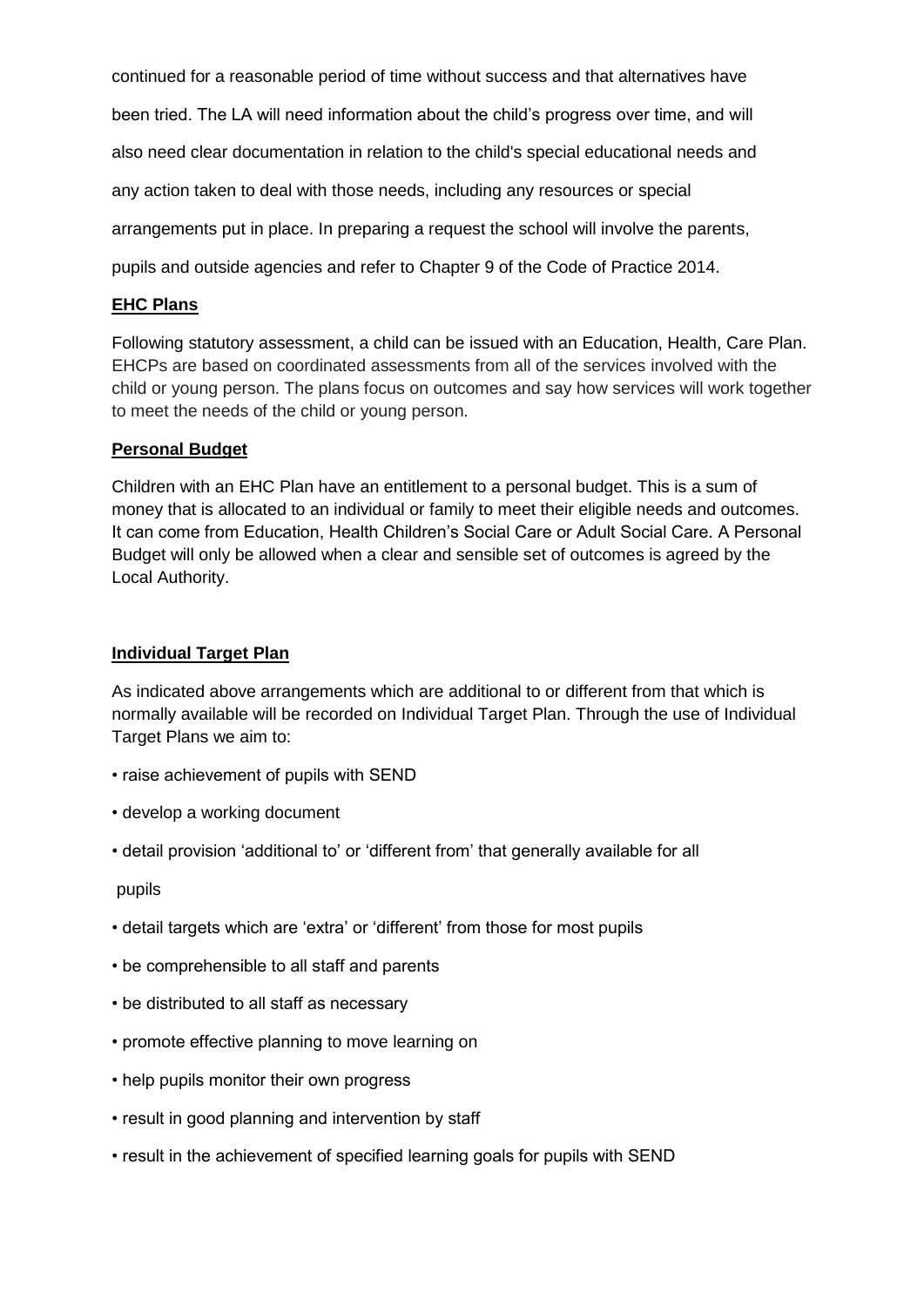## **They will focus on:**

- up to three key individual, measurable targets set to help meet individual
- needs and particular priorities
- targets should relate to key areas in Communication, English, Mathematics,
- behaviour and physical skills
- strengths and successes should underpin targets and strategies

## **They will consist of:**

- short term targets set for the pupil (Reviewed Termly)
- teaching strategies to be used
- provision to be put in place
- School Staff/External agencies involved
- outcomes (recorded when Individual Target Plan is reviewed on a termly basis)

#### **When reviewed the following will be considered:**

• progress made

• parents' views - A copy of the Individual Target Plan will be sent home for parents to sign and return to school.

- pupil's views
- effectiveness of the Individual Target Plan
- any specific access issues that impact on progress
- any updated information and advice
- future action, including changes to targets and strategies

#### **As part of the process 'progress' will be defined as:**

- closes the attainment gap between the child and their peers
- prevents the attainment gap growing wider
- is similar to that of peers starting from the same attainment baseline, but less

than that of the majority of peers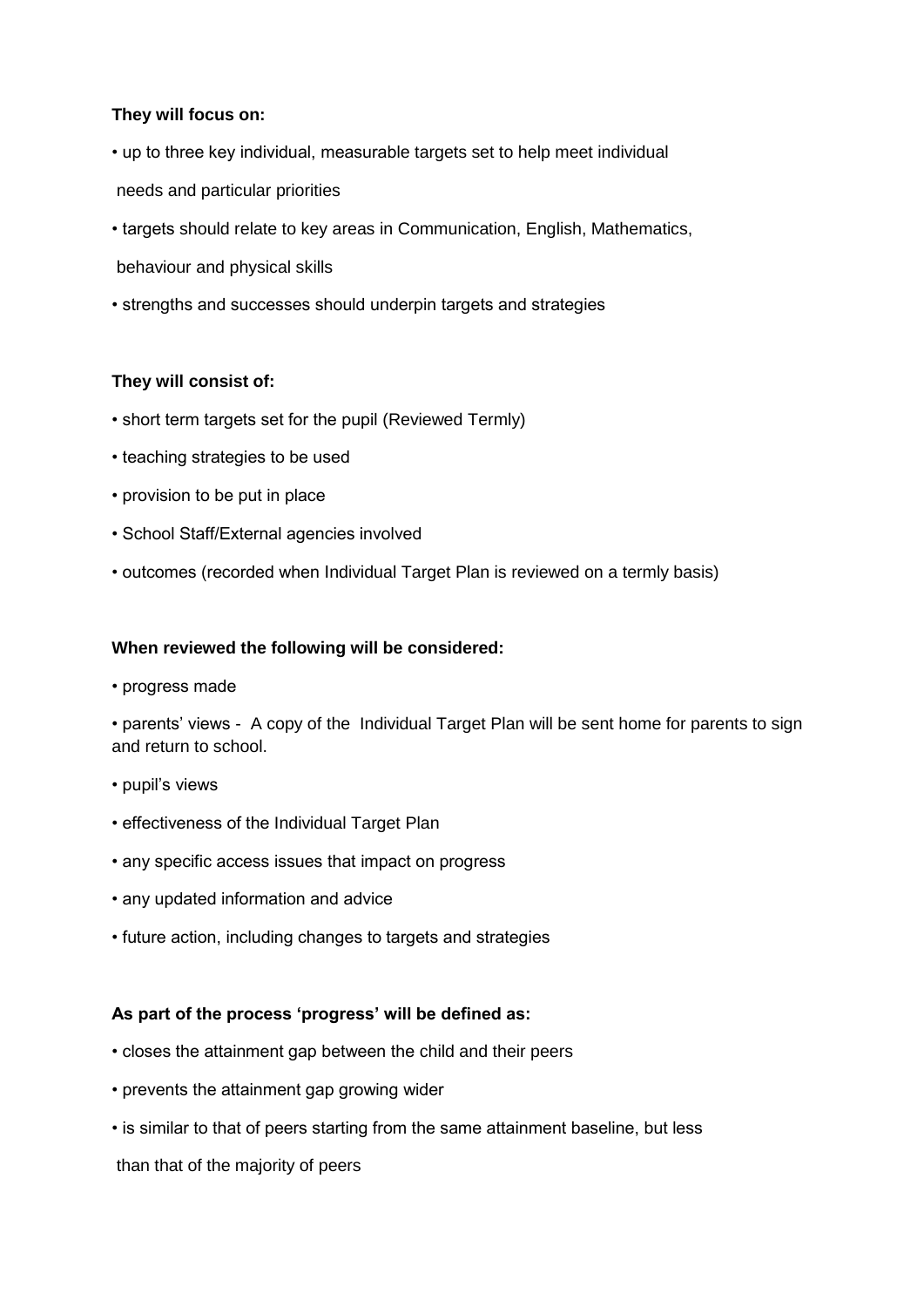- matches or betters the pupil's previous rate of progress
- ensures access to the full curriculum
- demonstrates improvement in self-help, social or personal skills
- demonstrates improvements in the pupil's behaviour

## **Assessment**

Assessment for learning takes place within lessons. Teachers and support staff who are carrying out interventions record the child's progress on a daily basis. These are analysed on a half termly basis as part of our pupil progress meetings and form the basis for further action/intervention strategies.

## **Differentiation of the Curriculum**

Teachers are responsible for identifying and responding to the learning needs of all children. The teacher must be aware of any difficulties and the possible solutions to it. The curriculum must be delivered to all children in the best way to suit each child, i.e. differentiation. This must apply equally to both SEND and the gifted child. See Waves of Intervention:



# **Many things need to be considered when planning for differentiation:**

• assessment of need

• ensuring the child's strengths are used to build confidence, self-esteem and maintain motivation

- matching demands to levels of attainment
- using a multi-sensory approach to give pupils the opportunity to learn effectively in a way

#### suited to their ability

- including work recorded in different formats
- providing a range of activities to ensure participation
- providing similar work for a group but allowing different outcomes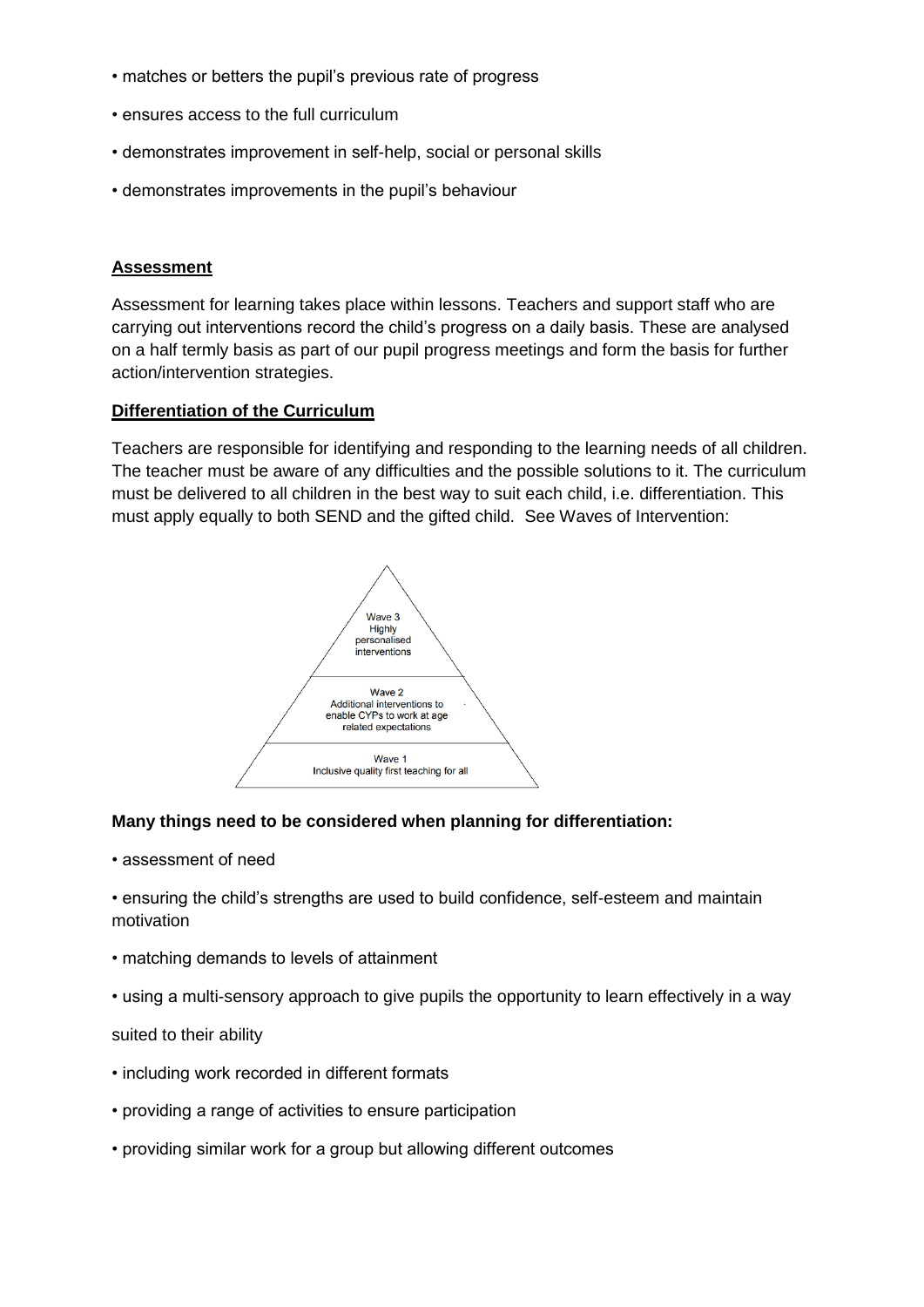- allowing sufficient repletion to consolidate skills
- allow time for reflection
- ensuring the pace of the lesson takes account of the difference between individuals
- support arrangements

#### **Differentiation can take many forms:**

- alternative ways of presenting the material
- multi-sensory activities
- reduction in volume of material
- reduction in complexity of material
- altering reading demands
- support from various sources
- pupil grouping
- a variety of options
- clear purpose to everything
- teaching and reviewing

#### **Resources**

The professional development of all staff is encouraged. Where appropriate, teachers, the HLTA and support staff are encouraged to attend CPD training to help understand more about the children with whom they work. The SENDCO will attend courses to become more informed about their role, and will inform the teaching staff about any updates and changes.

#### **School Provision**

- Head teacher,
- Teachers
- HLTA
- Learning Support Staff
- **Parents**

#### **Local Authority Provision delivered in school**

- Educational Psychology Service
- Learning Support Service
- Sensory Service for children with visual or hearing need
- PIT Primary Inclusion Team
- SIASS

#### **Health Provision delivered off site or in service via prior agreement**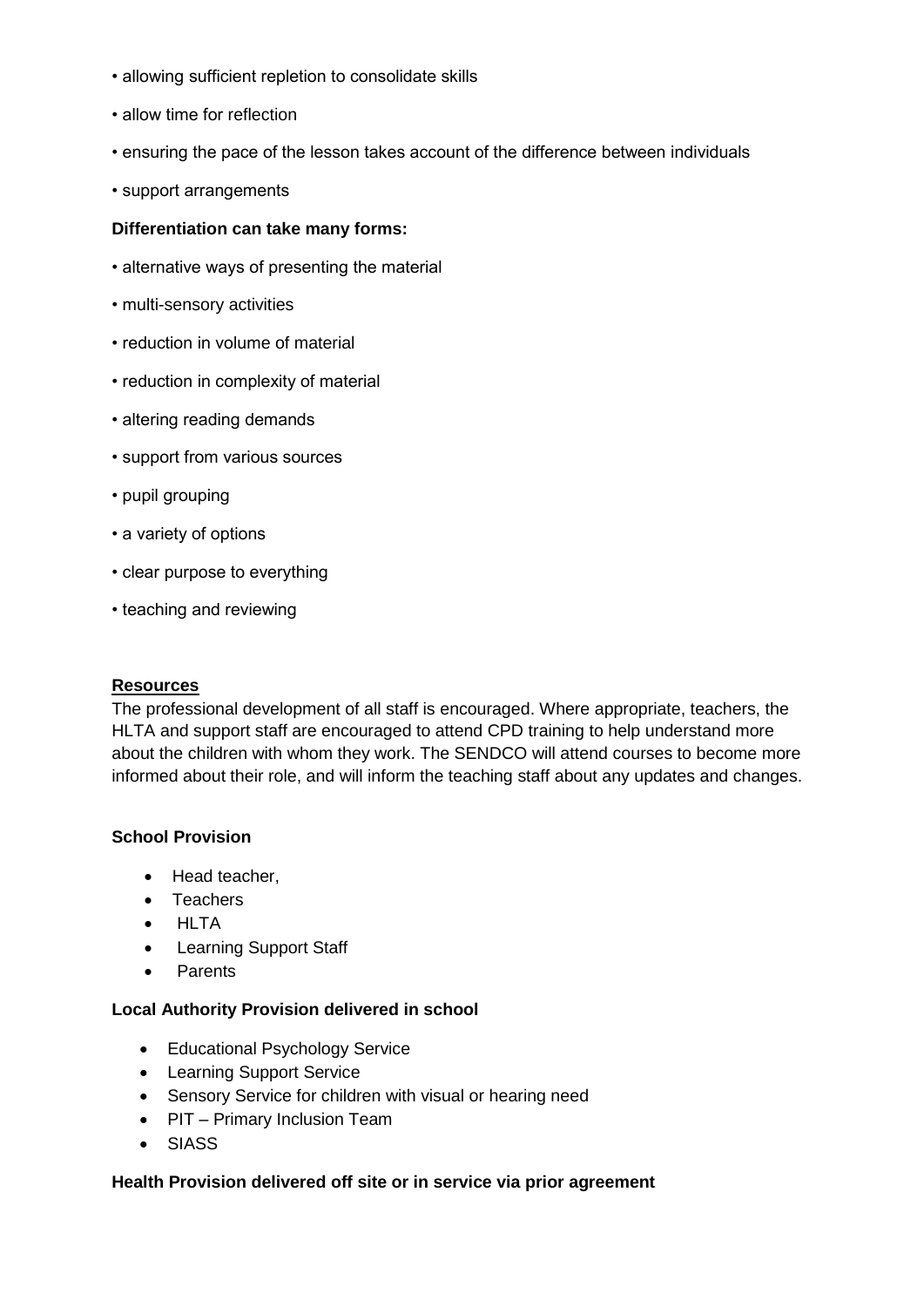- School Nurse
- SALT (Speech and Language Therapy)
- Occupational Therapy
- Physiotherapy
- CAMHs

Our school building is all at one level, and there are ramps provided at all main entrances.

Resources are allocated in the individual classrooms.

## **Our inclusive practices**

#### **The school will ensure, in line with the principle of inclusion that:**

• all pupils are achieving to their full potential

- if on occasions individuals are not achieving as much as they can they find out why
- they are aware of differences between groups and individuals in terms of teaching, learning

and curricular access and can state clearly the action they will take

• the aim of the school is to promote inclusion of all children. SEND children are

supported in a variety of ways to meet their individual needs.

#### **Evaluation and success criteria:**

- by looking at evidence and records children will move both up and down the SEND list
- CPD opportunities and training regularly provided for all staff
- by collaboration between SENDCO, school staff and support staff
- by fulfilling targets on the Individual Target Plans and intervention programs
- by monitoring the children through gathering a variety of evidence including pupil progress,

evaluation of intervention strategies etc.

#### **Admission arrangements**

All applicants for places are considered by the governing body before decisions are made. Home visits are made by the Nursery staff/Head teacher to liaise with parents individually. The Nursery places are currently full time. Not all Nursery children are guaranteed a place in the Reception class the following year. Admissions to school during the school year depend upon the availability of places in particular classes.

Through the Admissions Policy (see Admissions Policy), the Governing Body drives for a fair distribution of places that truly reflects the needs of all families within our community, irrespective of race, religion or disability, bearing in mind the nature of the school foundation.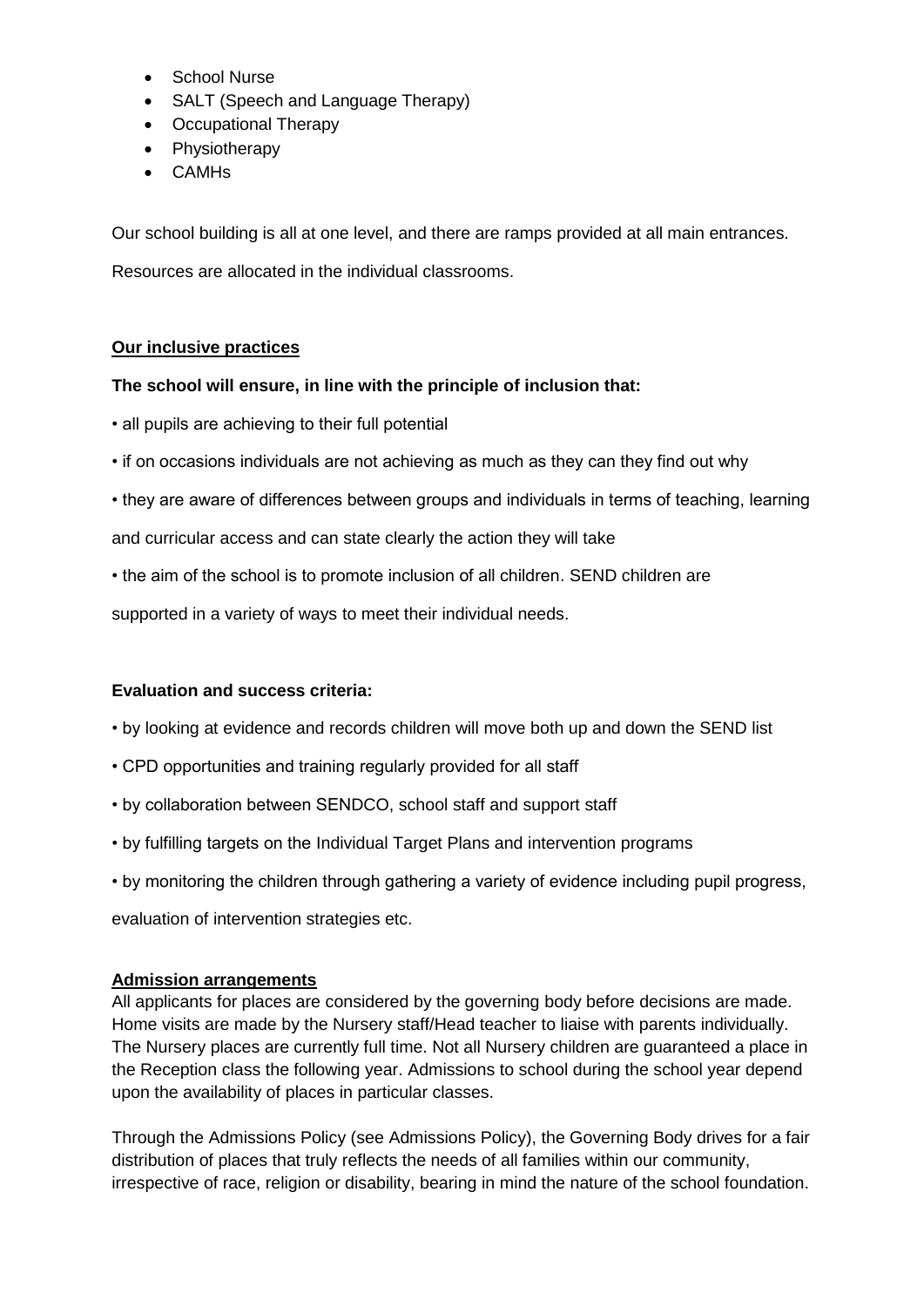# **Complaints procedure - (Please see Complaints policy)**

## **Professional Development.**

The professional development of all staff involved in meeting the needs of SEND is ongoing.

Training opportunities include:

- inset days
- skill sharing and the demonstration of teaching techniques and strategies organised within

#### school

• professional development sessions on relevant subjects provided by staff from the inclusive service.

- the circulation of all relevant paperwork as published
- teachers give feedback from courses
- use is made of the expertise of the support services
- liaison with the SENDCO
- links with the local special school (when appropriate)
- the staff to extend and develop new skills when appropriate

#### **Storage of information**

• all children have a personal school file, where all relevant paperwork and reports are kept

• All information regarding interventions, SEND meetings with parents/ external agencies, reports from external agencies, individual target plans are stored on CPOMS

#### **School links and transfer**

Transitions can be difficult for a child with SEND, and we take steps to ensure that any transition takes place as smooth as possible.

There are links with the appropriate special schools. When a child is being considered for transfer, visits will be made.

#### **If you child is joining us from another school/pre-school setting:**

- The SENDCO/head teacher will meet with the appropriate professionals from the setting to discuss the child's transition/SEND needs and to ensure a hand over the appropriate documents.
- Your child will be able to visit our school and stay for a taster session, if this is appropriate.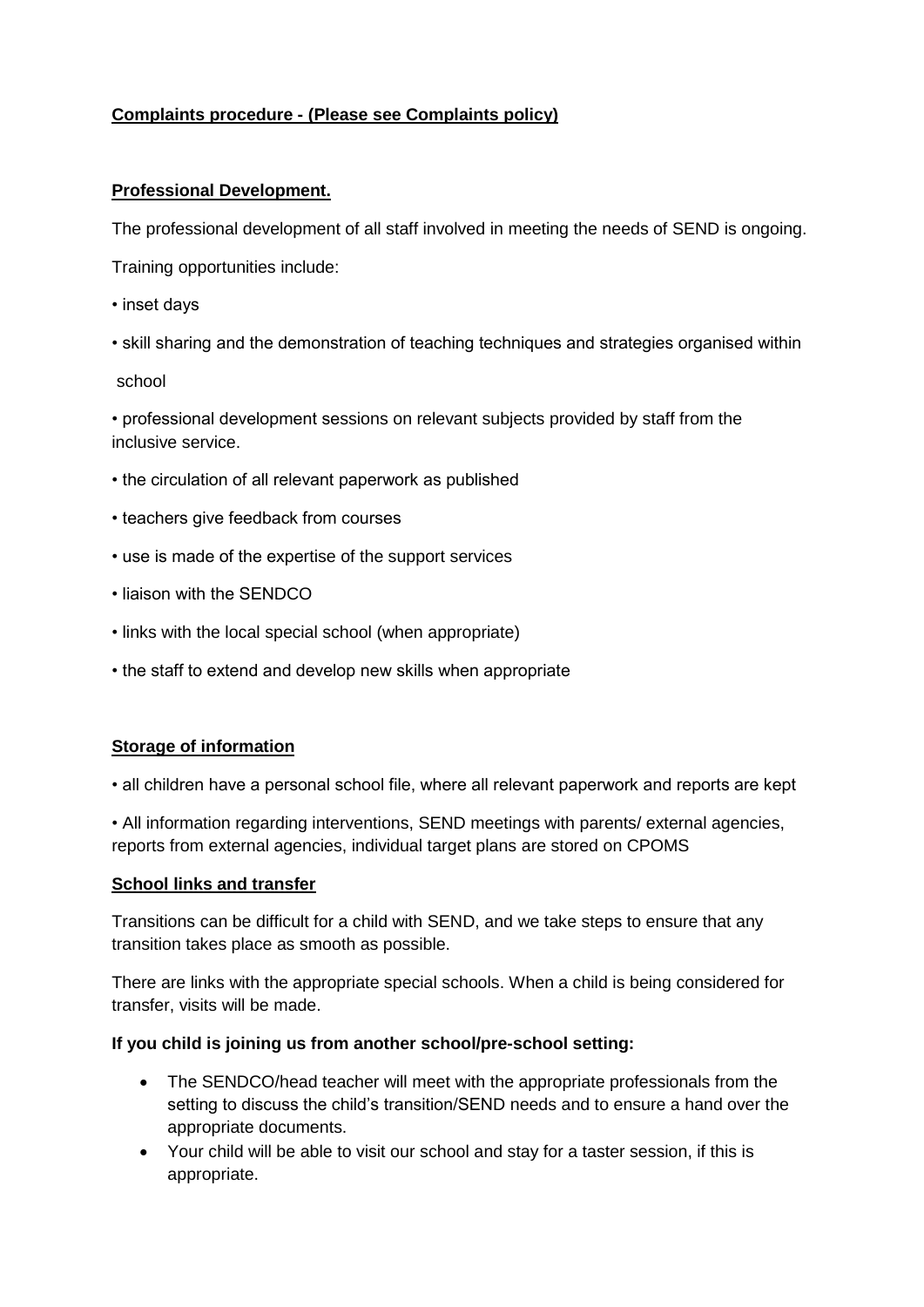# **If your child is moving to another school:**

- We will contact the school SENDCO and ensure he/she knows about any special arrangements or support that need to be made for your child.
- Where possible, a planning meeting will take place with the SENDCO/class teacher from the new school.
- We will make sure that all records about your child are passed on as soon as possible.

## **When moving classes in school:**

• Information will be shared with the new class teacher in advance. This will include Individual target plans, One Page Profiles, EHC Plans (where appropriate) will be shared with the new teacher to ensure a smooth transition between classes

## **In year 6, moving to high school:**

• The SENDCO/class teacher will discuss the specific needs of your child with

the SENDCO of the child's mainstream or specialist secondary school.

• Where possible, the child will visit their new school on several occasions,

and in some cases, staff from the new school will visit your child in our school.

• When the child transfers to High School all relevant information is passed over to the new SENDCO at the secondary school.

#### **Parents**

All parents of children with special educational needs are partners in the SEND process.

#### **They will be supported so as to be able and empowered to:**

• recognise and fulfil their responsibilities as parents and play an active and valued role in their child's education

- have knowledge of their child's entitlement within the SEND framework
- participate in consultations about their child
- have access to information, advice and support

#### **To make communications effective professionals will:**

- acknowledge and draw on parental knowledge and expertise in relation to their child
- focus on the child's strengths as well as areas of additional need